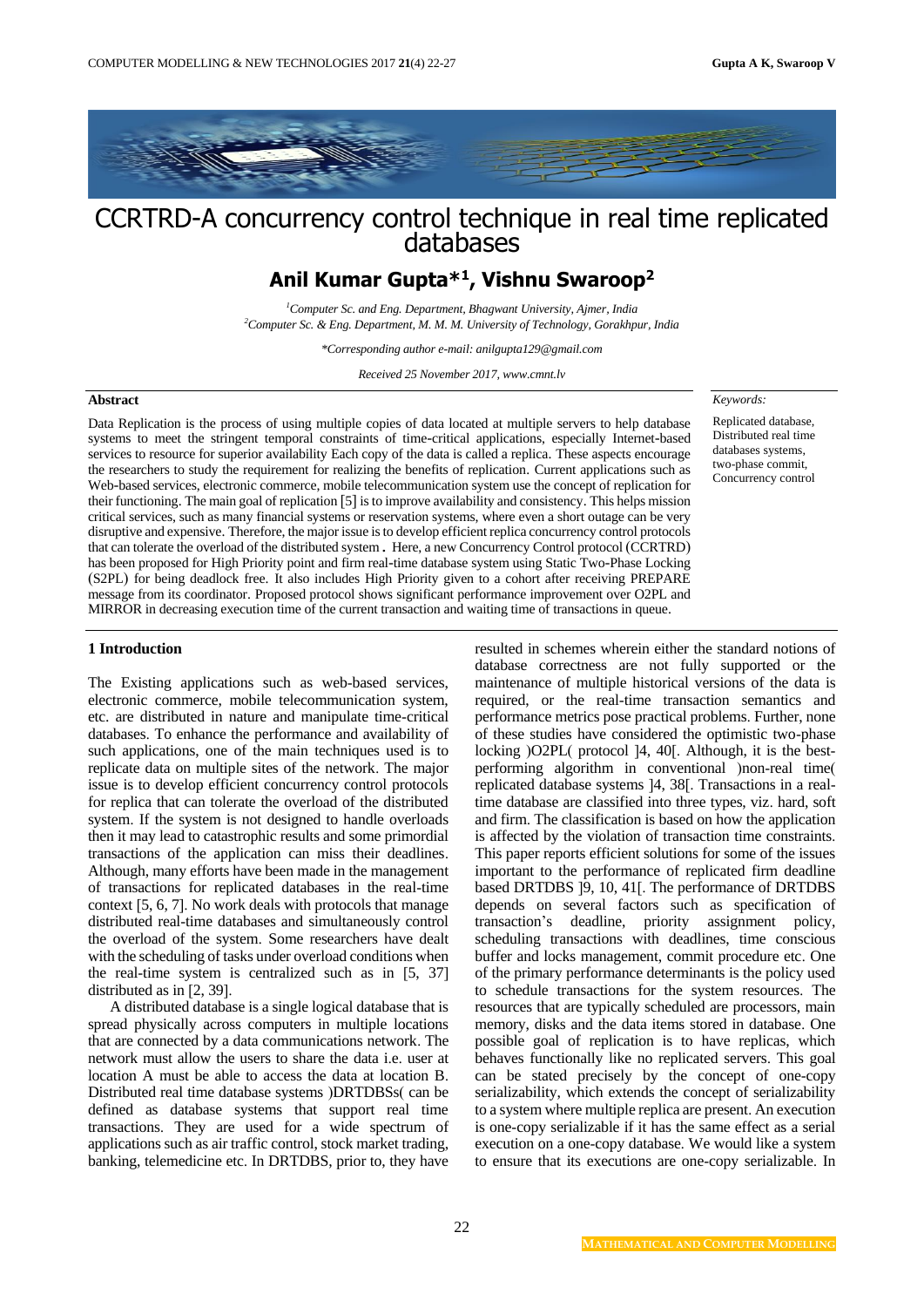such a system, the user is unaware that data is replicated. There are two approaches to sending a transaction's updates to replicas: synchronous and asynchronous. In the synchronous approach, when a transaction updates a data item, say x, the update is sent to all replicas of x. These updates of the replicas execute within the context of the transaction [16, 17, 18, 19]. This is called synchronous because all replicas are, in effect, updated at the same time. Although sometimes this is feasible, often it is not, because it produces a heavy distributed transaction load. It implies that all transactions that update replicated data must use twophase commit, which entails significant communications cost. Fortunately, looser synchronization can be used which allows replicas to be updated independently. This is called asynchronous replication, where a transaction directly updates one replica and the update is propagated to other replicas later. In a replicated environment means when there is more than one copy of a data item distributed on different sites then there is one major issue how to update replicas of data item on different site with efficient concurrency control mechanism. While few works have been done in area of replica concurrency control like 2PL, O2PL and OCC but they are not up to the standard of present requirement.

In this paper, we focus on development of concurrency control protocol and one copy serializability in replicated firm real-time database system. In firm real-time system, the major issue is deadline of completion means if the transaction misses its deadline then the transaction is of no usage, hence it is killed if the transaction misses its deadline. Our work retains the standard one-copy-serializability as the correctness criterion and focuses on removal of the disadvantages of locking and OCC based concurrency control protocols. Finally, we also include an investigation of the O2PL algorithm, which has not been studied before in the real-time context.

The rest of this paper is organised as follow. Section II enlists the related work. Section III discusses about the CCRTRD protocols. Section IV provides performance evaluation of the proposed protocol. Section V concludes the paper.

## **2 Related work**

Concurrency control algorithms and real-time conflict resolution mechanisms for RTDBS have been studied extensively (e.g. [9, 10, 11, 25]). However, concurrency control for replicated DRTDBS has only been studied in [21, 22, 23, 25]. An algorithm for maintaining consistency and improving the performance of replicated DRTDBS is proposed in [21]. In this algorithm, a multi version technique is used to increase the degree of concurrency. Replication control algorithms, that integrate real time scheduling and replication control, are proposed in [22, 23]. These algorithms employ Epsilon-serializability (ESR) [26] which is less stringent than conventional one copy-serializability.

The performance of the classical distributed 2PL locking protocol (augmented with the priority abort (PA) and priority inheritance (PI) conflict resolution mechanisms) and of OCC algorithms in replicated DRTDBS was studied in [25, 27] for real-time applications with "soft" deadlines. The results indicate that 2PL-PA outperforms 2PLPI only when the update transaction ratio and the level of data replication are both low. Similarly, the performance of OCC

is good only under light transaction loads. Making clear-cut recommendations on the performance of protocols in the soft deadline environment is rendered difficult. However, by the following points it is clear.

- 1. There are two metrics Missed Deadlines and Mean Tardiness, and protocols which improve one metric usually degrade the other.
- 2. The choice of the post-deadline value function has considerable impact on relative protocol performance.

Concurrency control algorithms and real-time conflict resolution mechanisms for RTDBS have been studied extensively )e.g. ]10, 11[. An algorithm for maintaining consistency and improving the performance of replicated DRTDBS is proposed in [20]. In this algorithm, a multi version technique is used to increase the degree of concurrency. Replication control algorithms that integrate real-time scheduling and replication control are proposed in ]6, 7, 30, 31[. These algorithms employ Epsilonserializability )ESR( which is less stringent than conventional one-copy-serializability. The performance of the classical distributed 2PL locking protocol )augmented with the priority abort )PA( and priority inheritance)PI( conflict resolution mechanisms( and validation-based algorithms was studied in for real time applications with "soft" deadlines operating on replicated DRTDBS ]6,32[. The performance of OCC is good only under light transaction loads. In ]4, 33[, a conditional priority inheritance mechanism is proposed to handle priority inversion. This mechanism capitalizes on the advantages of both priority abort and priority inheritance in real-time data conflict resolution. It outperforms both priority abort and priority inheritance when integrated with two phase locking in centralized real-time databases. However, the protocol assumes that the length )in terms of the number of data accesses( of transactions is known in advance, which may not be practical in general, especially for distributed applications. In contrast, our state-conscious priority blocking and stateconscious priority inheritance protocols resolve real-time data conflicts based on the states of transactions rather than their lengths. ROWA )"read one copy, write all copies"( category with respect to their treatment of replicated data is another approach in the following description; we assume that the reader is familiar with the standard concepts of distributed transaction execution ]4, 8,[.

A Real-Time Database Systems (RTDBS) processes transactions with timing constraints (deadlines) [12, 28, 29]. Its primary performance criterion is timeliness, not average response time or throughput. The scheduling of transactions is driven by priority order. Given these challenges, considerable research has recently been devoted to designing concurrency control methods for RTDBSs and to evaluating their performance. Most of these methods are based on one of the two basic concurrency control mechanisms: locking or optimistic concurrency control (OCC). In real-time systems transactions are scheduled according to their priorities. Therefore, high priority transactions are executed before lower priority transactions. This is true only if a high priority transaction has some database operation ready for execution. If no operation from a higher priority transaction is ready for execution, then an operation from a lower priority transaction can execute its database operation. Therefore, the operation of the higher priority transaction may conflict with the already executed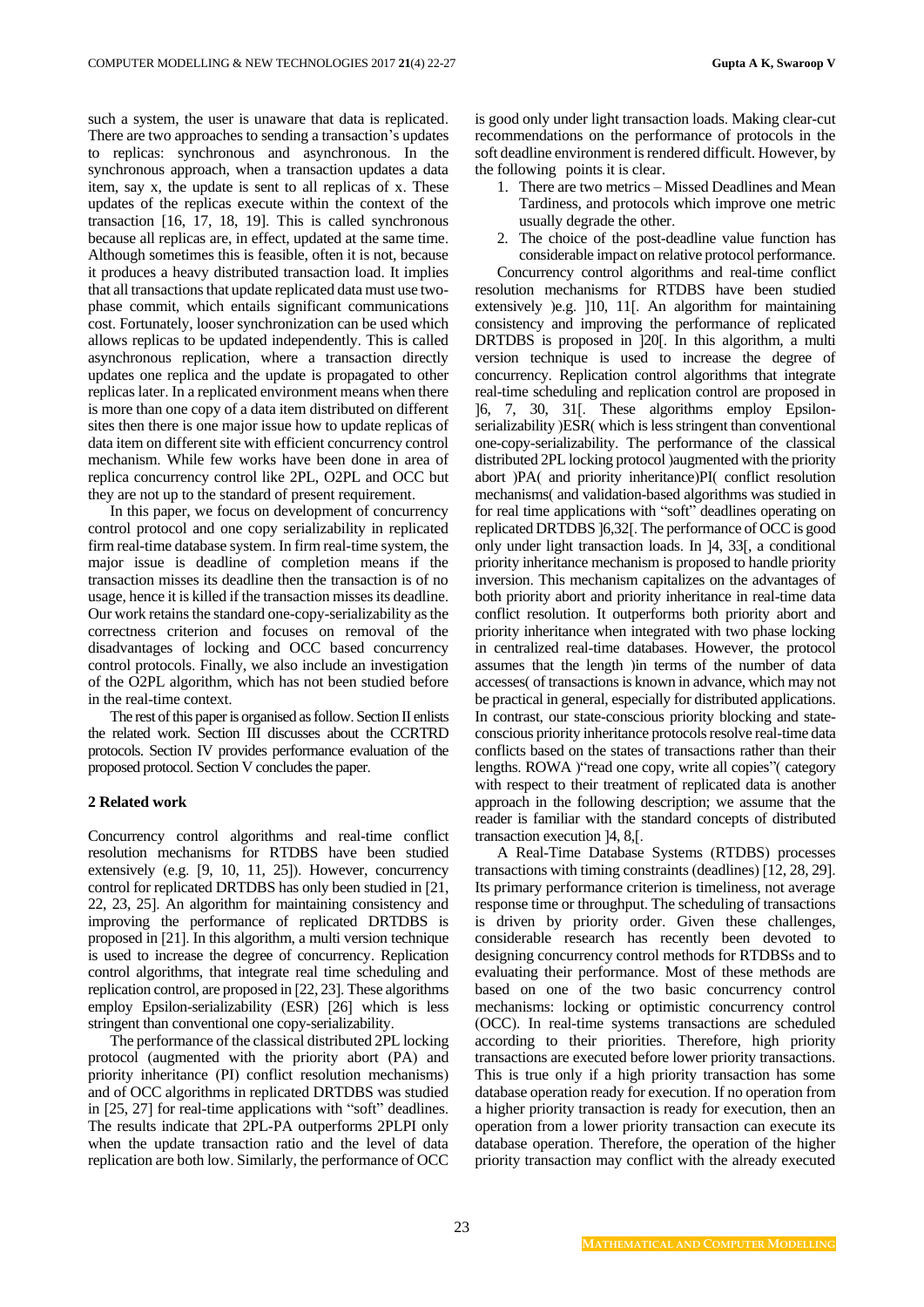operation of the lower priority transaction. In traditional methods, a higher priority transaction must wait for the release of the resource. This is the priority inversion problem presented earlier. Therefore, data conflicts in concurrency control should also be based on transaction priorities or criticalness or both. Hence, numerous traditional concurrency control methods have been extended to the real-time database systems.

In classical two-phase locking protocol, transactions set read locks on objects that they read, and these locks are later upgraded to write locks for the data objects that are updated. If a lock requested is denied, the requesting transaction is blocked until the lock is released. Read locks call is shared. While write locks are exclusive. For real-time database Systems, two phase locking needs to be augmented with a priority based conflict resolution scheme to ensure that higher priority transactions are not delayed by lower priority transactions. In High Priority scheme, all data conflicts are resolved in favour of the transaction with the higher priority. In distributed Two Phase Locking as described in [1] when a transaction arrives at a site in distributed system, it is divided in sub transactions known as cohorts and processes, which update replicas of data item, are known as replica updaters. If a request by a cohort is a read lock on a data item, then any lock is not required on the replicas at remote sites but if the request is a write lock then write locks are required on all the replicas of the data item. In this protocol write locks are obtained as the transaction executes with the transaction blocking on a write request until all the copies of the data items to be updated have been successfully locked by a local cohort and its remote updaters on replicas. Only the data locked by a local cohort is updated in the data processing phase of transaction. Remote copies locked by updaters are updated after those updaters have received list of items to be updated with the PREPARE message during the first phase of commit protocol. Write locks are only released after they are committed or aborted.

In distributed optimistic two-phase locking as described in distributed environment for replica concurrency control is termed as O2PL. In this algorithm when a cohort requests for a write lock, it is immediately given to it if lock is available. However, it defers requesting write locks on replicas at remote site in the second phase of commit protocol. In this protocol, when a cohort updates a data item it requests for write locks on replicas after it has received PREPARE message from its master site. What happens that after getting PREPARE message from its coordinator the cohort sends a PREPARE message to all of its remote updaters of the corresponding data item. With the PREPARE message, it also sends list of the data items to be updated and the processes used in updating the data items. After that, remote updaters obtain the locks on data item to be updated and sends COMMIT message to the cohort after completing the updating. Now after getting COMMIT message from replica updaters, the cohort sends PREPARED message to its coordinator. Since the locks are deferred to the second phase of commit protocol, there is a chance of both block and abort also due to arriving of higher

priority transaction than the executing one.

## **3 The CCRTRD protocol**

We now present our new replica concurrency control protocol called CCRTRD augments. The O2PL protocol with a novel, simple to implement, state based conflict resolution mechanism called state-conscious priority blocking. In this scheme, the choice of conflict resolution method is a dynamic function of the states of the distributed transactions involved in the conflict. A feature of the design is that acquiring the state knowledge does not require intersite communication or synchronization, nor does it require modifications of the two-phase commit protocol. Two realtime conflict resolution mechanisms are used in CCRTRD. Even though S2PL [4, 35, 36] is a deadlock free mechanism but it slows down the concurrent processing of multi transactions. This is due to locking of all the data until the end of the commit phase. Also, if a higher transaction arrives at a site than executing one then current transaction is aborted and lock is made available to higher priority one. This makes the wastage of consumed resources. Hence, we propose here a new mechanism with augmentation of S2PL. In classical two-phase locking protocol [14,15], transactions set read locks on objects that they read, and these locks are later upgraded to write locks for the data objects that are updated. If a lock requested is denied, the requesting transaction is blocked until the lock is released. Read locks can be shared, while write locks are exclusive. For real-time database systems, two-phase locking needs to be augmented with a priority-based conflict resolution scheme to ensure that higher priority transactions are not delayed by lower priority transactions. In High Priority scheme [13], all data conflicts are resolved in favor of the transaction with the higher priority. When a transaction requests a lock on an object held by other transactions in a conflicting lock mode, if the requester's priority is higher than that of all the lock holders, the holders are restarted, and the requester is granted the lock; if the requester's priority is lower, it waits for the lock holders to release the lock. In addition, a new read lock requester can join a group of read lock holders only if its priority is higher than that of all waiting write lock operations. This protocol is referred to as 2PL-HP [13]. It is important to note that 2PL-HP loses some of the basic 2PL algorithm's blocking factor due to the partially restart-based nature of the High Priority scheme. We will use here a term High Priority point(HPP) with Block(BK)/ Do not Abort(DAB) which means if a cohort reaches its High Priority point (HPP) than it will not be aborted against a higher priority transaction at that site. It means DAB is used here. And if a lower priority transaction demands a lock then it will be blocked against a higher priority executing one. It means BK is used here. The proposed mechanism is:

HPP of a cohort: A cohort reaches its HPP after sending a PREPARE message to its replica updaters in its execution phase i.e. in first phase of 2PC.

HPP of a replica updater: A replica updater reaches HPP after gaining locks on needed data items. By this mechanism some significant improvements can be noted in S2PL. Since after HPP a cohort has a less probability of abortion hence a blocked transaction can borrow data from executing one. It means waiting and executing time of blocked transaction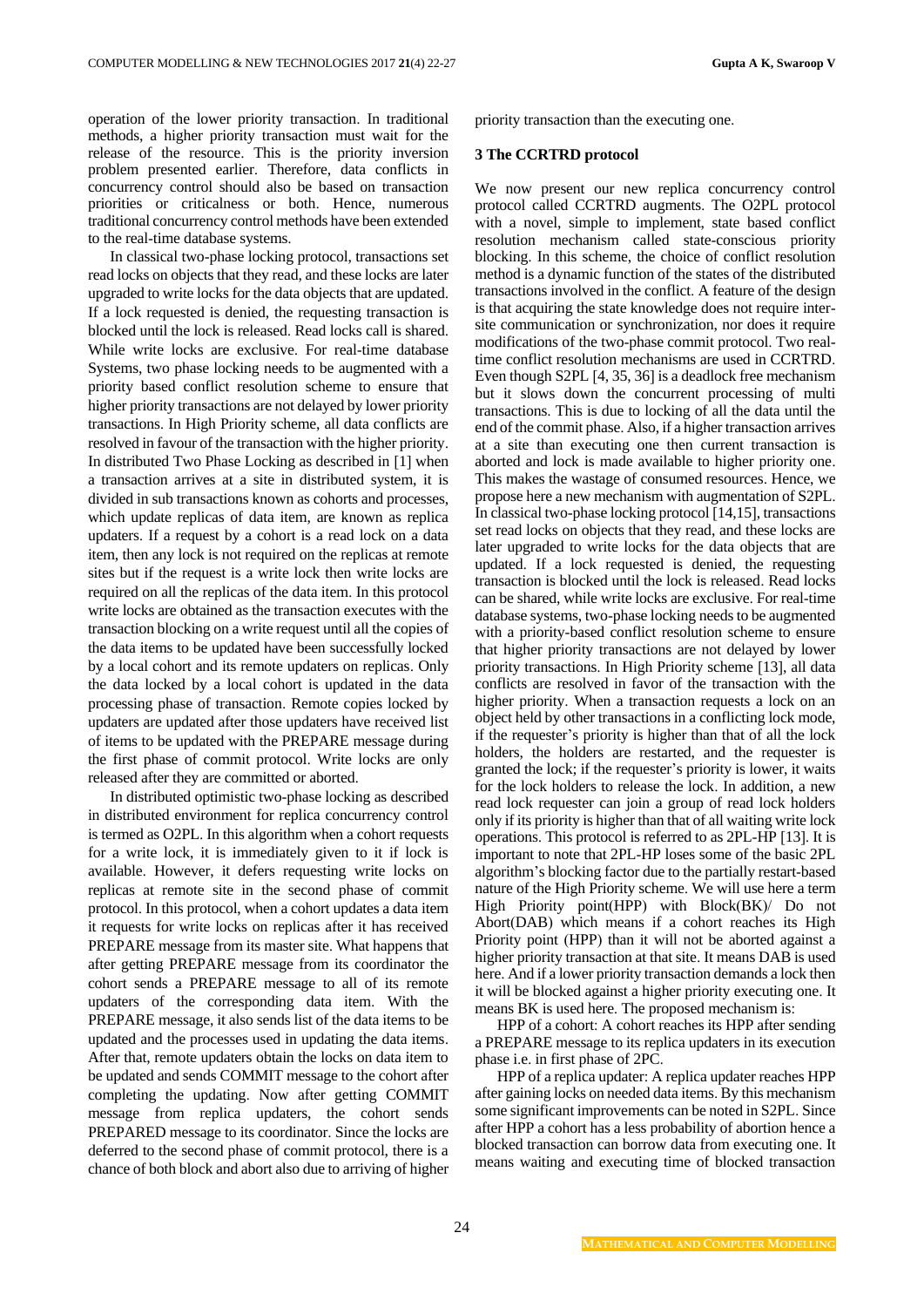will get reduced and less probability to access which is very needed in a firm RTDBMS. Also by sending PREPARE message to its replica updaters as shown in the waiting time of a cohort between sending PREPARE message to its updaters and receiving COMMIT message from them will get reduced. Hence, over all time of execution of transaction will get reduced.

#### **Algorithm**

```
For a cohort: HPP=F;
EXTfinish (execution finished) =f;
if (message=INITIATE COHORT)
       {
       Start execution of cohort;
       EXTfinish=T;
       }
else if (EXTfinish=T)
       {
       Send PREPARE message to its replica updaters;
       HPP=T;
       HPP Send WORK DONE message to its coordinator;
       }
For a replica updater:
if (message=PREPARE && lock obtained=T)
       {
       HPP=T:
```
After execution send COMMIT message to its cohort; }

## **4 Performance evaluation of ccrtrd**

We have addressed the problem of managing firm-real time database system that access replicated data in a distributed system that may be replicated. The main ideas of the protocol are to associate an importance value to each submitted transaction. The contributions are given below.

- 1. Proposed mechanism provides a deadlock free environment.
- 2. The waiting time of blocked transaction is reduced.
- 3. The execution time of current transaction is reduced.
- 4. Wasting of resources is minimized.
- 5. Easy implementation and integration with S2PL and 2PC.
- 6. Decreases the waiting time of transactions in wait queue.

To evaluate the performance of the CCRTRD protocol, we have developed a detailed simulation model of a distributed real-time database system )DRTDBS(. Our model is based on the distributed database model presented in ]3[, which has also been used in several other studies of distributed database system behaviour.

The database is modelled as a collection of DBSize pages that are distributed over NumSites sites. The number of replicas of each page, that is, the "replication degree", is decided by the ReplDegree parameter. The physical resources at each site consist of NumCPUs CPUs, NumDataDisks data disks and NumLogDisks log disks. At each site, there is a single common queue for the CPUs and the scheduling policy is pre-emptive Highest- Priority-First. Each of the disks has its own queue and is scheduled according to a Head-on-Line policy, with the request queue being ordered by transaction priority. The PageCPU and PageDisk parameters capture the CPU and disk processing times per data page, respectively. The parameter InitWriteCPU models the CPU overhead associated with initiating a disk write for an updated page. When a transaction makes a request for accessing a data page, the data page may be found in the buffer pool, or it may have to be accessed from the disk. The BufHitRatio parameter gives the probability of finding a requested page already resident in the buffer pool. The communication network is simply modelled as a switch that routes messages and the CPU overhead of message transfer is taken into account at both the sending and receiving sites and its value is determined by the MsgCPU parameter – the network delays are subsumed in this parameter. This means that there are two classes of CPU requests local data processing requests and message processing requests. Transactions arrive in a Poisson stream with rate ArrivalRate, and each transaction has an associated firm deadline, assigned as described below. Each transaction randomly chooses a site in the system to be the site where the transaction originates and then forks off cohorts at all the sites where it must access data. Transactions in a distributed system can execute in either sequential or parallel fashion. The distinction is that cohorts in a sequential transaction execute one after another, whereas cohorts in a parallel transaction are started together and execute independently until commit processing is initiated. We consider only sequential transactions in this study. Note, however, that the execution of replica updaters belonging to the same cohort is always in parallel. A summary of the parameters used in the simulation model are presented in Table 1 given below.

| Parameter           | <b>Meaning</b>                           | <b>Setting</b>   |
|---------------------|------------------------------------------|------------------|
| <b>NumSites</b>     | Number of sites                          |                  |
| <b>DbSize</b>       | Number of Pages in the databases         | 1000 pages       |
| ReplDegree          | Degree of Replication                    | 4                |
| NumCpus             | Number of CPUs per site                  | 2                |
| <b>NumDataDisks</b> | Number of data disks per site            | 4                |
| NumLogDisks         | Number of log disks per site             |                  |
| <b>BufHitRatio</b>  | Buffer hit ratio on a site               | 0.1              |
| ArrivalRate         | Transaction arrival rate (Trans./Second) | Varied           |
| <b>SlackFactor</b>  | Slack factor in deadline assignment      | 6.0              |
| TranSize            | No. of pages accessed per trans.         | 16 pages         |
| UpdateFreq          | Update frequency                         | 0.25             |
| PageCpu             | CPU page processing time                 | 10 <sub>ms</sub> |
| InitWriteCpu        | Time to initiate a disk write            | 2 ms             |
| PageDisk            | Disk page access time                    | $20 \text{ ms}$  |
| LogDisk             | Log force time                           | 5 ms             |
| Msgcpu              | CPU message send/receive time            | 1 ms             |

The total number of pages accessed by a transaction, ignoring replicas, varies uniformly between 0.5 and 1.5 times *TransSize*. These pages are chosen uniformly (without replacement) from the entire database. The proportion of accessed pages that are also updated is determined by *UpdateFreq* Upon arrival, each transaction *T*is assigned a firm completion deadline using the formula.

Deadline (T) = Arrival Time (t) + Slack Factor \*  $R_T$ ,

where *Deadline(T)*, *ArrivalTime(T)*, and  $R_T$  are the deadline, arrival time, and resource time, respectively, of transaction *T*, while *SlackFactor* is a slack factor that provides control of the tightness/slackness of transaction deadlines. The resource time is the total service time at the resources at all sites that the transaction requires for its execution *in the absence of data replication*.

Figures 1 and 2 present the missed deadline percentages of transactions for the O2PL, MIRROR and CCRTRD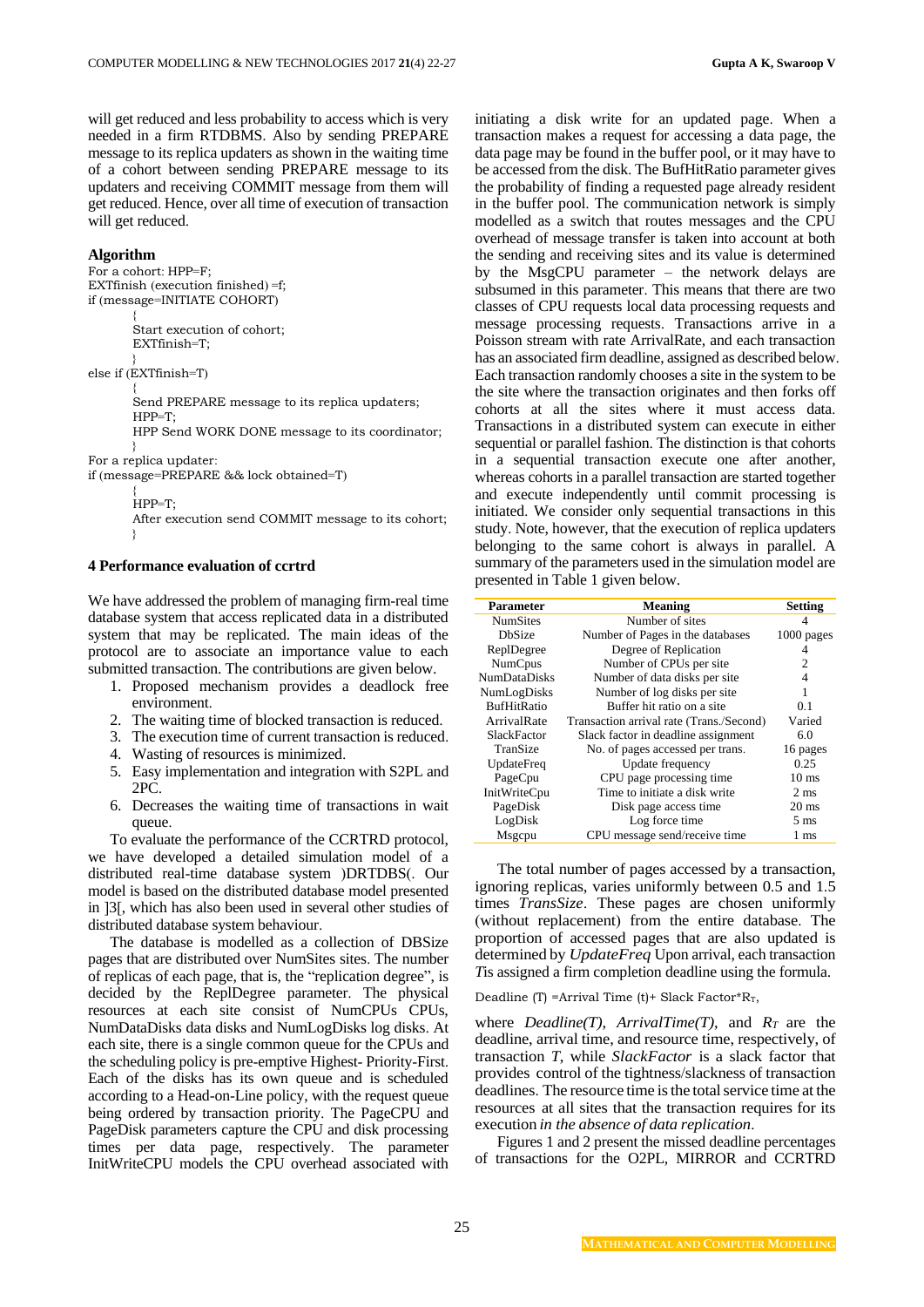protocols under normal loads and heavy loads, respectively. To help isolate the performance degradation arising out of concurrency control, we also show the performance of CCRTRD that is, a protocol that processes read and write

#### **Transaction Arrival Rate vs Miss Percent**



FIGURE 1 Miss rate under normal load FIGURE 2 Miss rate under heavy load

We observe that CCRTRD protocol has the best performance among all the protocols.

#### **5 Conclusion**

At this point, we have exploited the difficulty of accessing the replicated data in firm RTDBS mainly concurrent execution of transaction in real time replicated database problem in conflict mode. This proposed mechanism can be easily

#### **References**

- [1] Gray J 1979 *Notes On Database Operating Systems,*"*in Operating Systems*: *An Advanced Course* R. Bayer, R. Graham, G. Seegmuller, eds., Springer-Verlag
- [2] M Valduriez P 1991 *Principles of Distributed Database Systems* Prentice-Hall. P. Bernstein, V. Hadzilacos and N. Goodman
- [3] Xiong M et al. 1999 MIRROR: A State-Conscious Concurrency Control Protocol for Replicated Real-Time Databases *Computer Science Department Faculty Publication Series*
- [4] Shanker U et al 2006 The SWIFT-Real Time Commit Protocol *International Journal of Distributed and Parallel Databases, Springer Verlag* **20**(1) 29-56
- [5] Abbadi A, Toueg S 1989 Maintaining availability I partitioned replicated databases *ACM Trans*. *Database Syst* **14**)2( 264–90
- [6] Ramamritham Son S H, Di Pippo L 2004 Real-Time Databases and Data Services *Real*-*Time Systems J* **28** 179-216
- [7] Robert A, Garcia-Molina H 1992 Scheduling Real-Time Transactions *ACM Trans*. *on Database Systems* **17**)3(
- [8] Levy E, Korth H, Silberschatz 1991 An optimistic commit protocol for distributed transaction management *Pro*ceedings *of ACM SIGMOD Conference*
- [9] Jayant H, Carey M, Livney 1992 Data Access Scheduling in Firm Real Time Database Systems *Real Time Systems Journal* **4**)3(
- [10] Singh Jayanta, Mehrotra S C 2006 Performance analysis of a Real Time Distributed Database System through simulation *15th IASTED International Conf*. *on APPLIED SIMULATION & MODELLING, Greece*
- [11] Singh Jayanta, Mehrotra S C 2009 A study on transaction scheduling in a real-time distributed system *EUROSIS*'*s Annual Industrial*

requests like O2PL, but ignores any data conflicts that arise in this process and instead grants all data requests immediately. It is important to note that CCRTRD is only used as an artificial baseline in our experiments.



integrated and implemented in current systems. This proposed CCRTRD protocol outperform other protocols like O2PL, OCC and MIRROR. Also in this paper, it is ssaid that a blocked transaction can borrow data item after reaching the High Priority point by the executing transaction, in this way the waiting time of transaction in queue will be decreased.

As a part of future work, an exhaustive real-life implementation work is required to establish this approach as a value-based commercial product.

*Simulation Conference, UK*

- [12]Ramamritham K, Son S H, DiPippo L 2004 Real-Time Databases and Data Services *Real*-*Time Systems J* **28** 179-216
- [13] Abbott R, Garcia-Molina H 1988 Scheduling Real-Time Transactions: A Performance Evaluation *Proceedings of the 14th VLDB Conference, August*
- [14] Abbott R, Garcia-Molina H 1989 Scheduling Real-Time Transactions with Disk Resident Data *Proceedings of the 15th VLDB Conference, August 1989*. *IRACST* – *International Journal of Computer Networks and Wireless Communications* )*IJCNWC*(*, ISSN*: *2250*-*3501 2(3), June 2012 401*
- [15]Eswaran K P, Gray J N, Lorie R A, Traiger I L 1976 The Notionsof Consistency and Predicate Locks in a Database System *Communications of the ACM* **19**)11(
- [16] Son S 1987 Using Replication for High Performance Database Support in Distributed Real-Time Systems *Proceedings of the 8th IEEE Real*-*Time Systems Symposium* 79-86
- [17] Ahamad M, Ammar M H 1989 Performance Characterization of Quorum- Consensus Algorithms for Replicated Data *IEEE TSE* **15**)4( 492–6
- [18] Peleg D, Wool A 1995 The Availability of Quorum Systems *Information and Computation* **123**)2( 210–23
- [19]Thomas R H 1979 A Majority Consensus Approach to Concurrency Control for Multiple Copy Databases *ACM Transactions on Database Systems* **4**)9( 180–209
- [20] Nicola M, Jarke M 2000 Performance Modeling of Distributed and Replicated Databases *IEEE Trans*. *on Knowledge and Data*